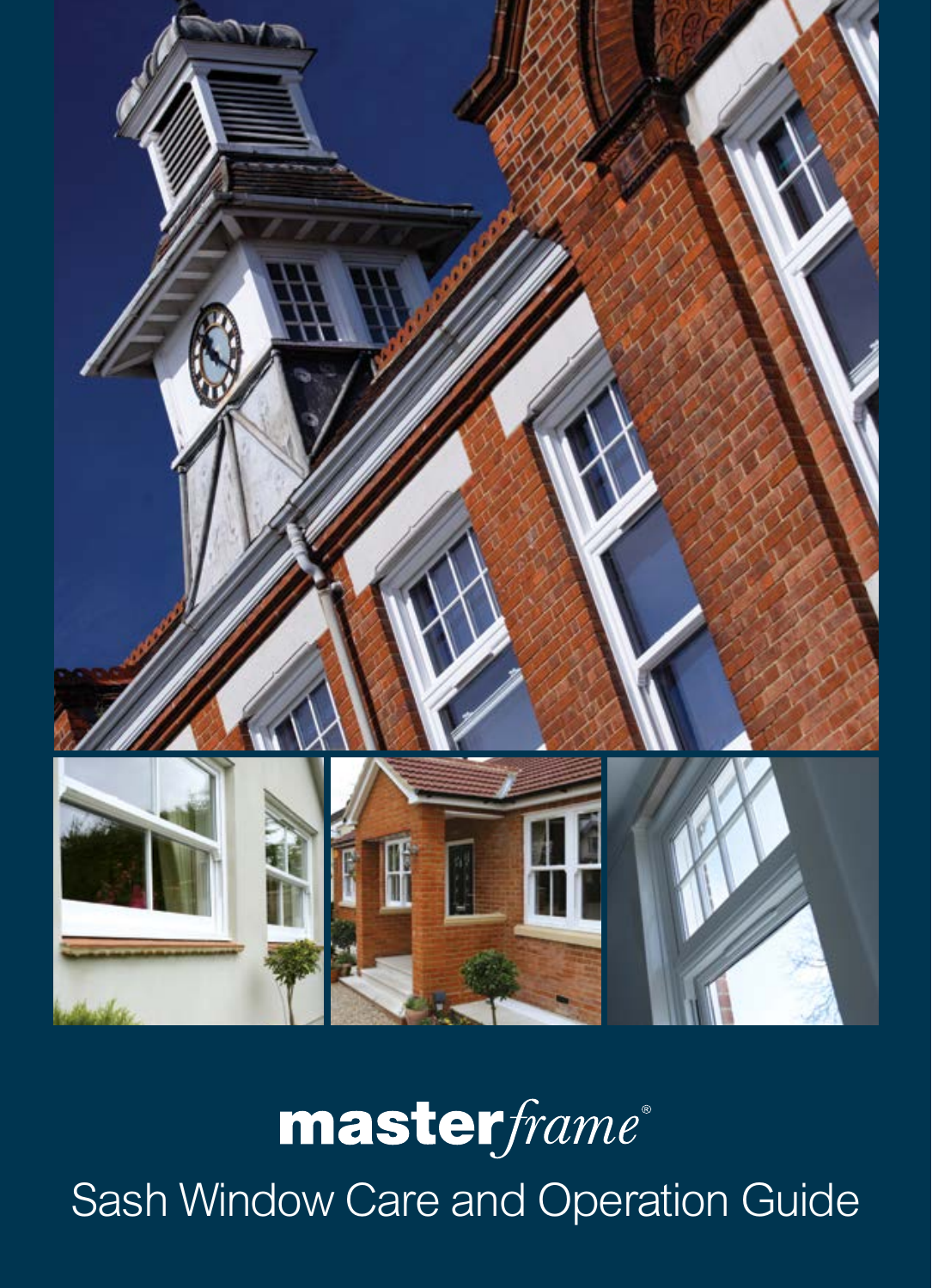

*The sash window or vertical sliding window was the most ingenious product of the seventeenth-century and has found acceptance by over half the western world.*

*Sash windows have influenced the architecture of buildings for more than two centuries and the whole design of buildings was constructed around the grace and dignity of the sash window.*

*The traditional appearance and the operational effectiveness including some refinements have been incorporated into today's modern PVC-U sash windows.*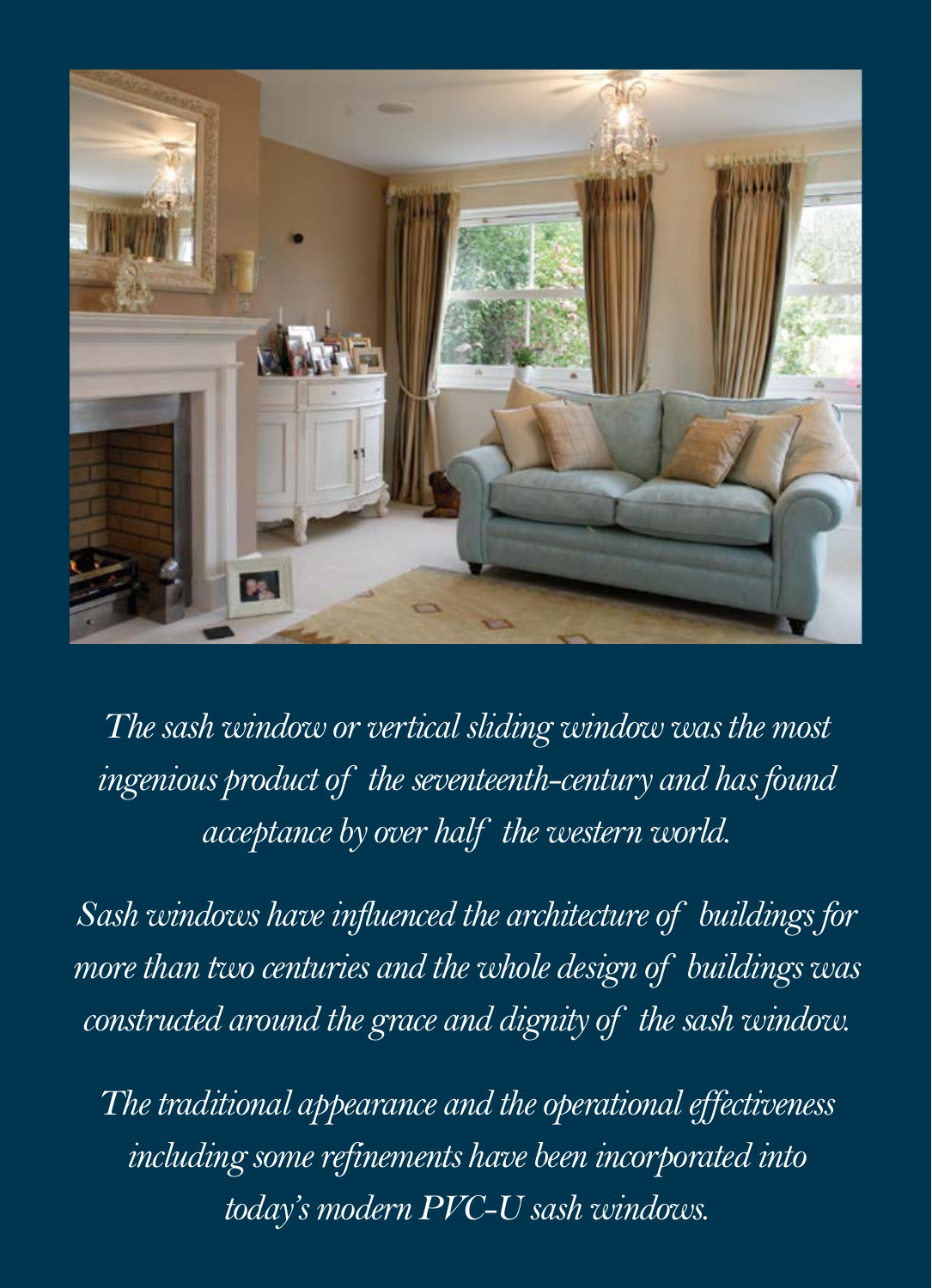## Operating guidelines



**Unlocking the window** - If you have key locks, insert the key into the locking cam catch and turn to unlock.

Turn the cam catch anti-clockwise through 180 degrees to open.



**Limit Stops** - Some windows may have limit stops fitted on the top sash. This opening restrictor allows for the top or bottom sash to be opened to a set position of 100mm. This needs to be pressed in or locked in position using the black nylon key provided to allow the sash to travel past it.

You will now be able to slide the sashes up and down freely.



**Ventilation** - Vents can be fitted to the top rail of top sash. If fitted slide the cover sideways to open the vent to the desirable position. Care should be taken that the bottom sash does not contact the vent as this may cause damage to the internal vent cover.

If you have K3 two stage keeps fitted you can lock the window closed or slightly open for ventilation.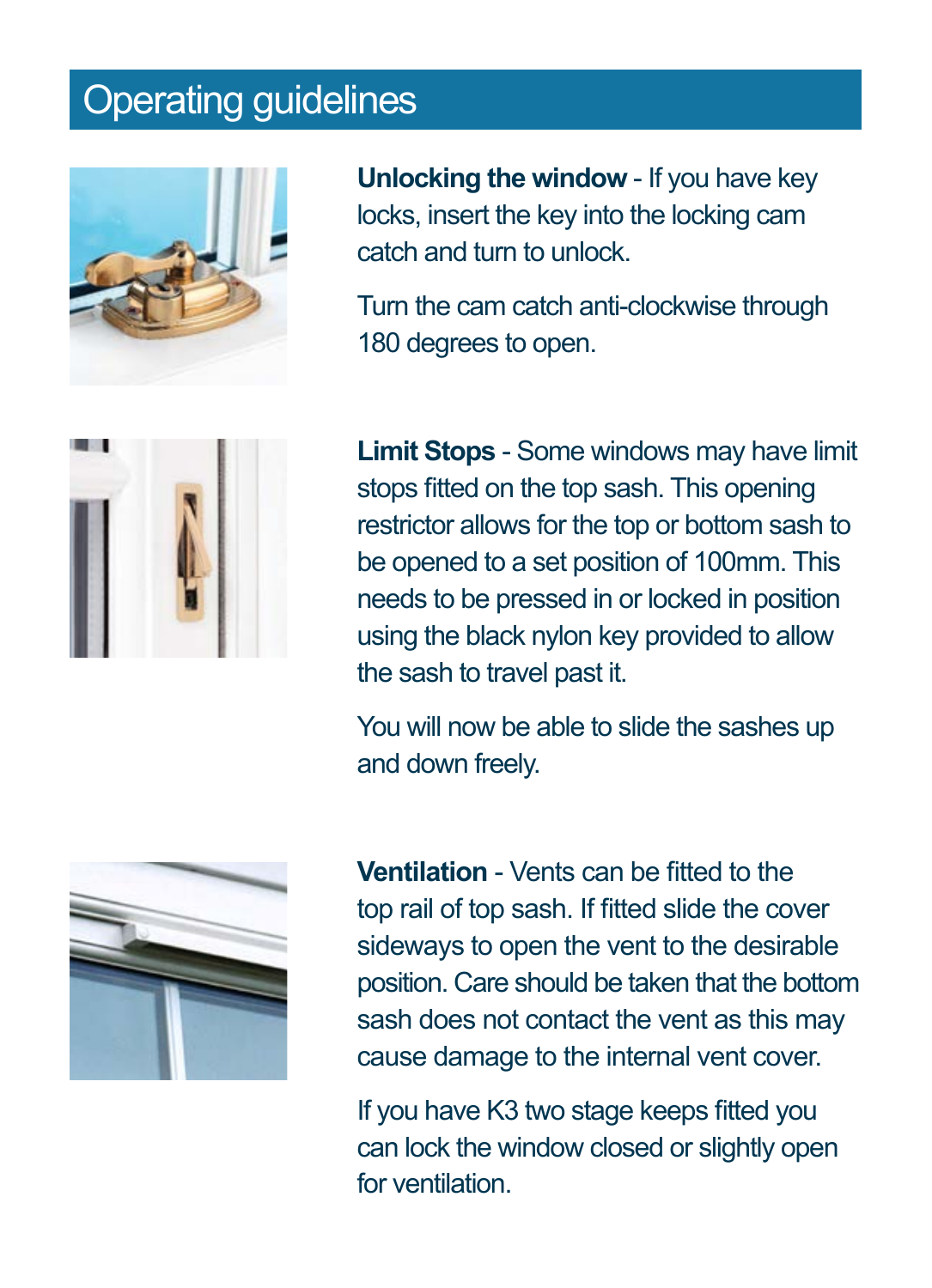





## **All about cleaning your windows & operating the tilt facility** (if fitted),

The most significant difference between the modern PVC-U sash window and its traditional window equivalent is the tilt facility that enables safe cleaning from the inside.

PVC-U should be cleaned at periodic intervals to maintain the original pristine appearance. The frequency depends on the geographical location and the local environment but as a general rule the frame should be cleaned whenever the glass is being done.

- 1)Slide the bottom sash clear of the cill up-stand. This releases the interlocks that prevent drafts from between the top and bottom sash.
- 2)Slide the tilt knobs towards the centre of the sash (tilt knobs are located on the top of the bottom sash at either side).
- 3)Gently pull towards you until the tilt rest arms on the side of the sash engage and take the weight of the sash.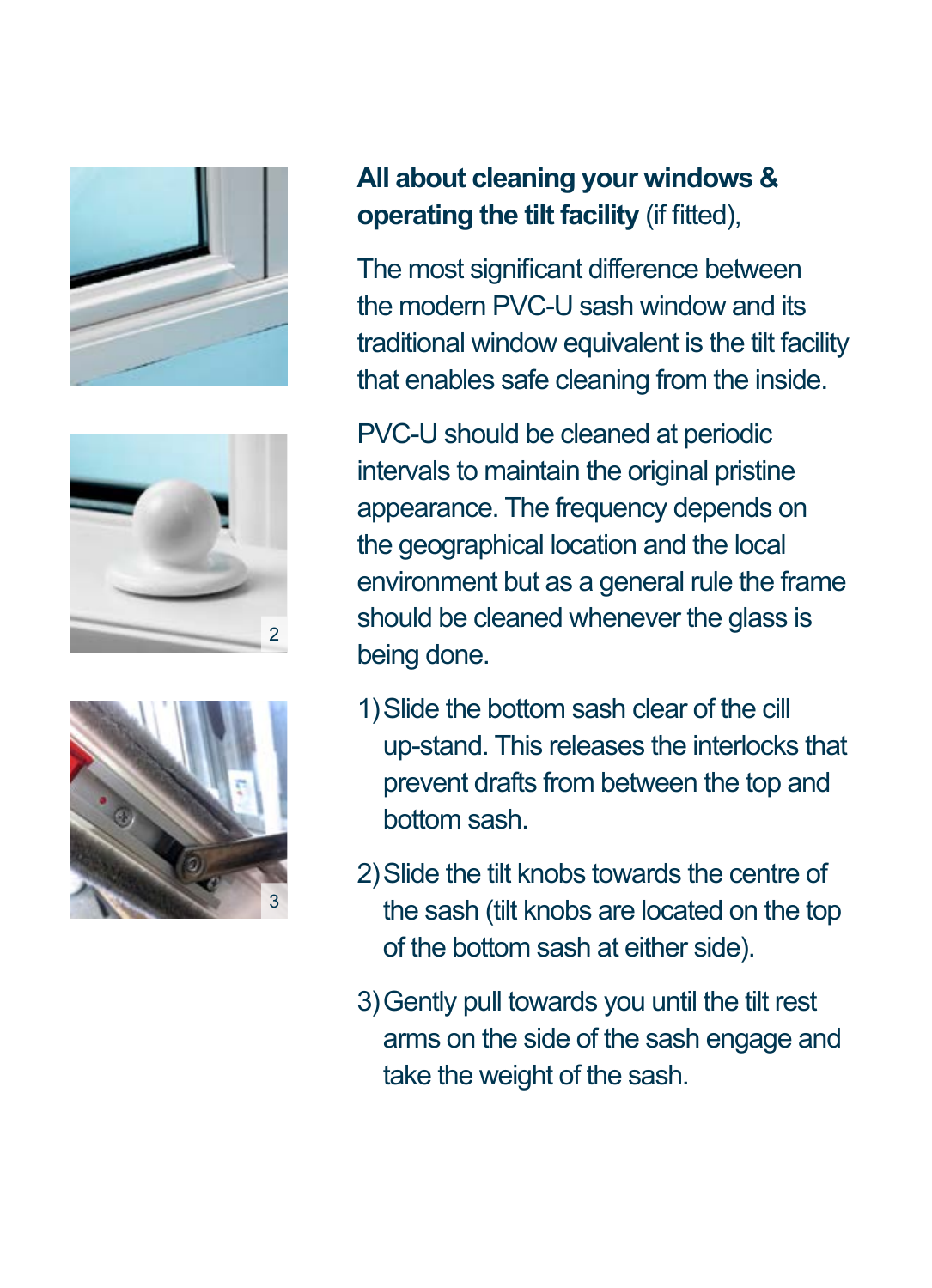



- The top sash can be operated in the same manner when the bottom sash has already been opened.
- 4)Wipe over the plastic profiles with a damp cloth, working from the top of the top sash to the bottom of the bottom sash.
- 5)Clean the glass using water based glass cleaner or soapy water.

*NB: When cleaning a window it can be difficult to clean the external travel stops. Should you be tempted to remove for cleaning, do not slide the sash as the balances can be overstretched and thus permanently damaged.*

After closing the sash, give a slight pull towards you to ensure the sash has latched into the frame properly.

- Wipe the white rubber seal on the bottom of the bottom sash to maintain a good white finish.
- Ensure the drainage holes located on the bottom of each sash are clear to allow for drainage.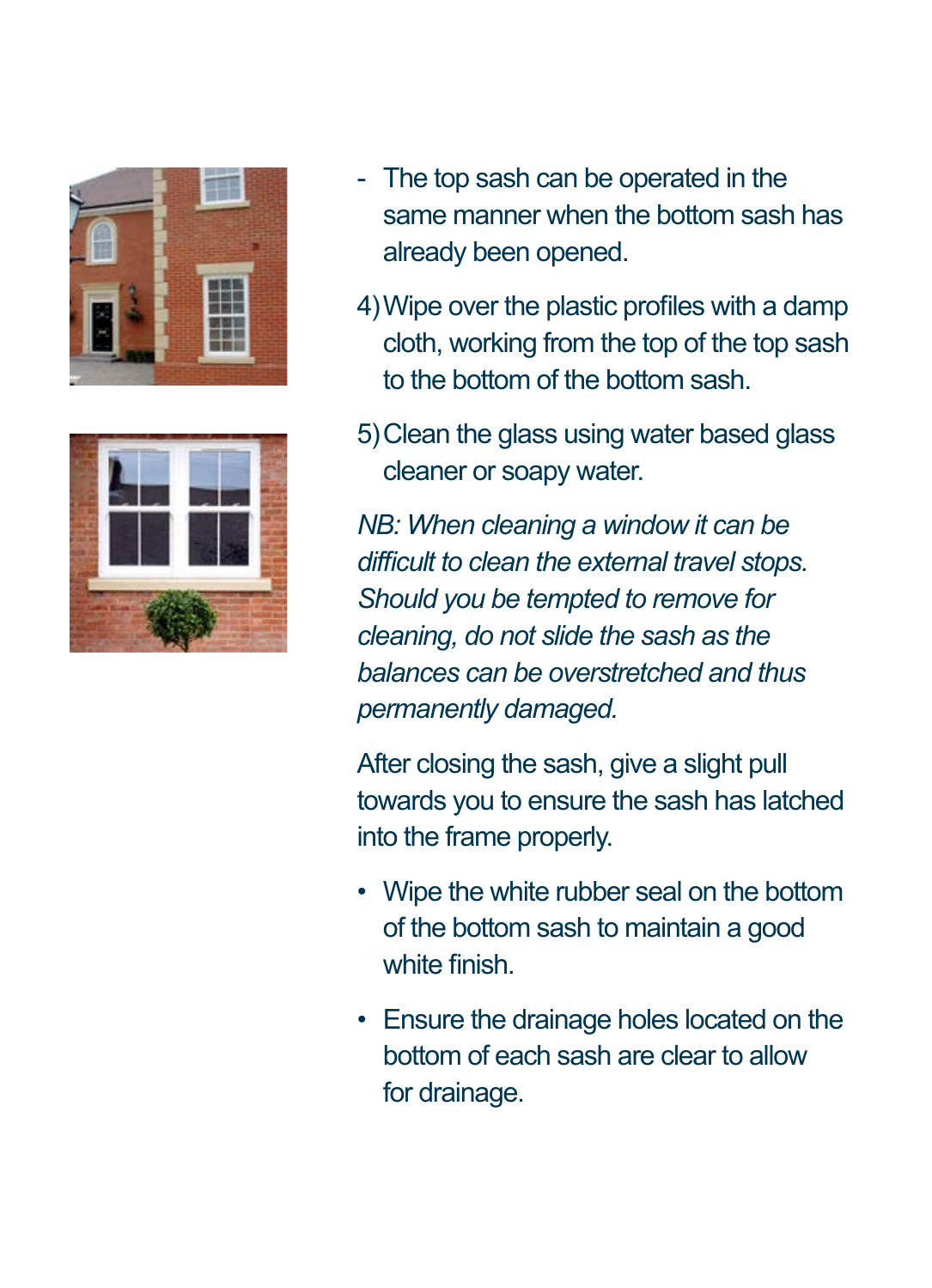



- Clean the grey brush pile to ensure good seal against drafts.
- Use silicone spray or a beeswax polish to lubricate the sliding components. If the window starts to stick or squeak. NEVER use oil based products on your sash windows.
- Clean the outside pane of the top sash first. When complete, return the sash to a vertical position and then clean the inside pane. Apply the same procedure to the bottom sash.

**After cleaning it is absolutely essential to check all tilt latches have re-engaged.**

**Do not forget to reset any Limit Stops after cleaning.**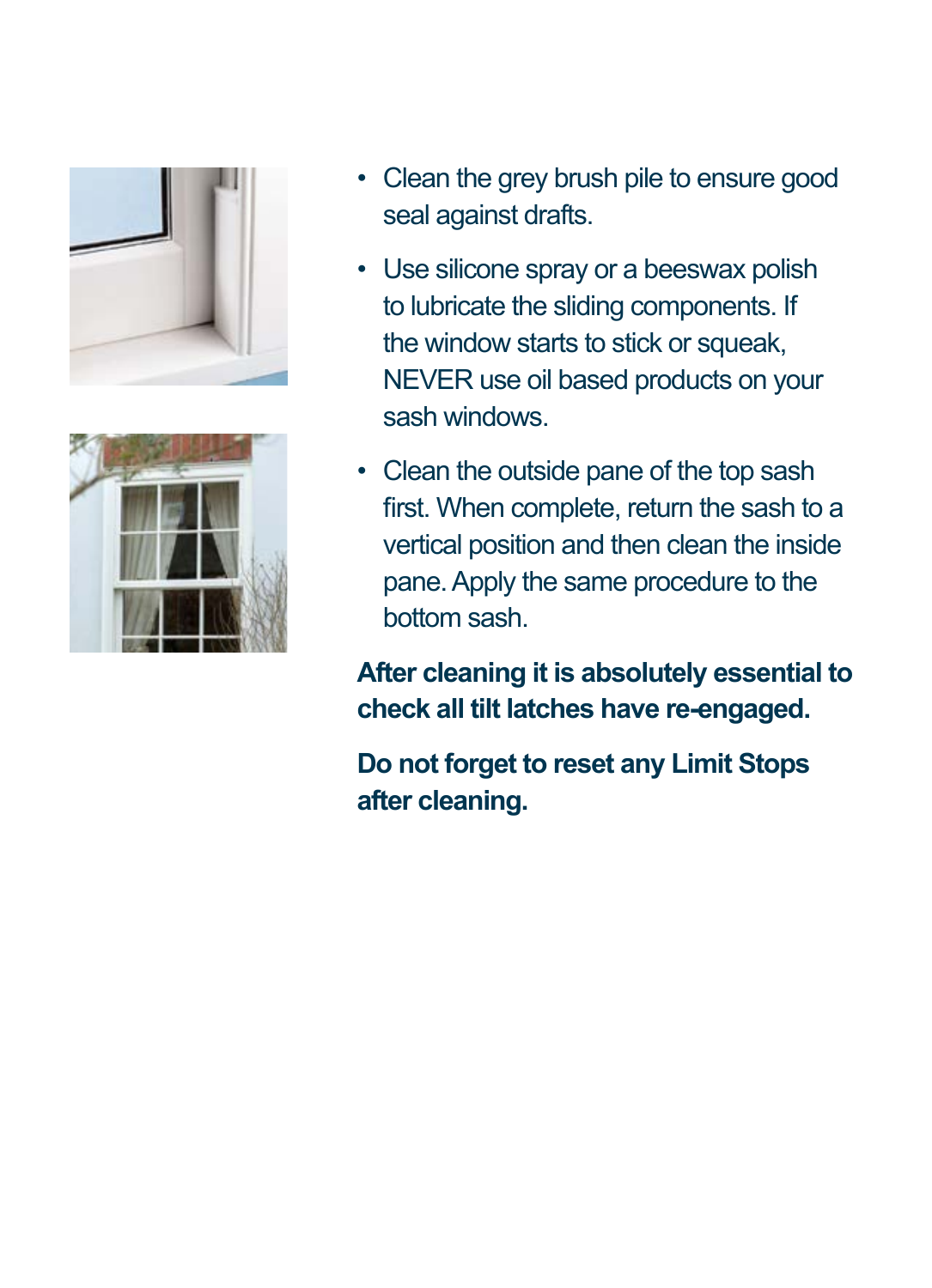





## **What chemicals to use to clean the PVC-U?**

The best method of cleaning is to use a clean cloth and a solution detergent such as Flash or Fairy liquid diluted to the normal concentration for floor cleaning or washing up.

If the surfaces are excessively dirty or unsightly and stains remain, then a mild nonscouring cream such as Cif can be applied.

Most suitable window cleaning detergents are probably already in use in the majority of households.

*NB: Avoid at all times solvent based cleaners and abrasive materials because of scratching and especially the use of steel wool pads as these may cause permanent scratches*.

**If you follow these instructions your windows will look good and operate as well as the day they were installed.**

master frame®

**www.masterframe.co.uk** 4 Crittall Road, Witham, Essex CM8 3DR Registered in England 2272659